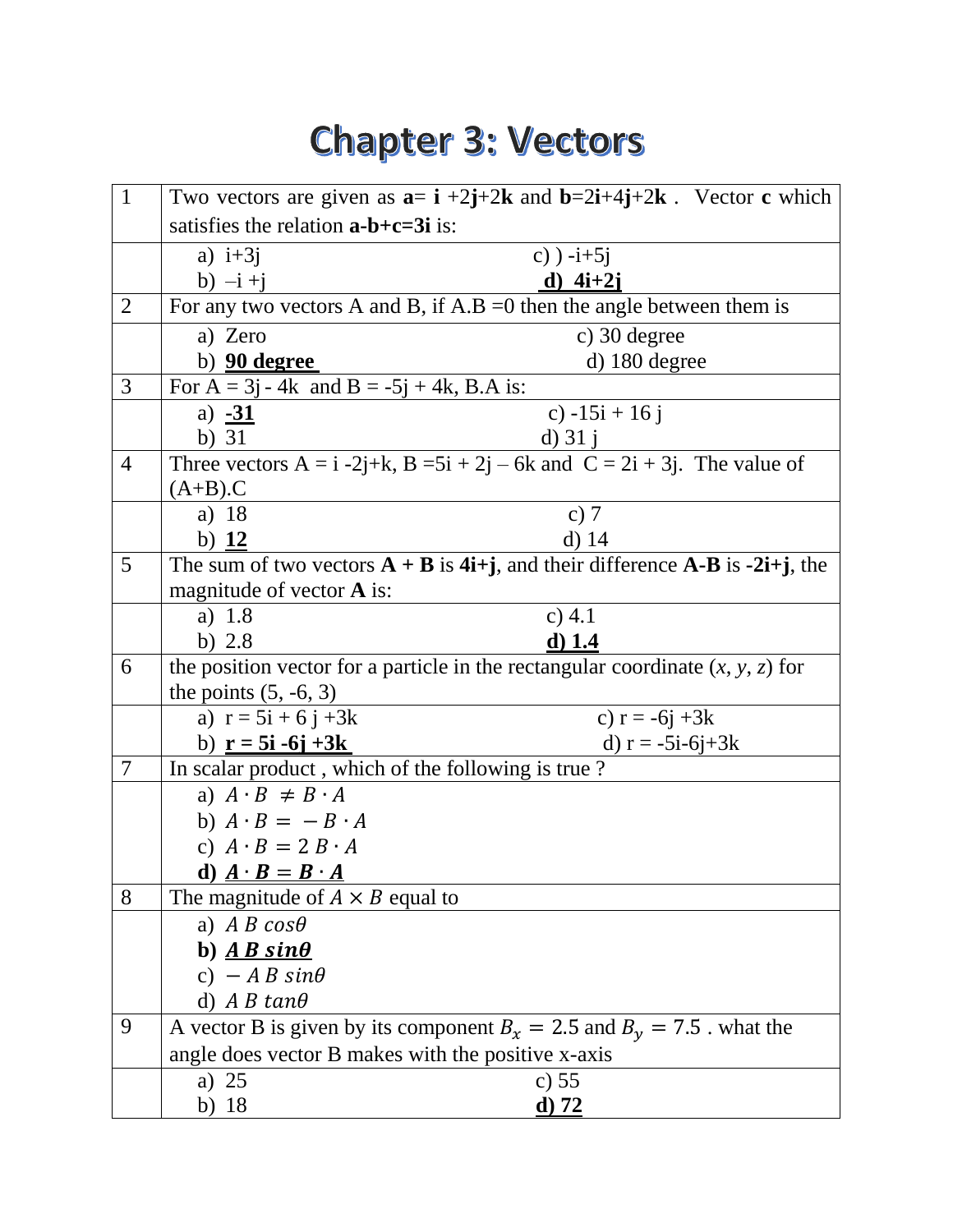| 10 | Let's the vector $A = 5i + 6j - 7k$ the magnitude of this vector is               |  |  |
|----|-----------------------------------------------------------------------------------|--|--|
|    | a) $10.5$<br>c) $20$                                                              |  |  |
|    | b) $18$<br>$d) -10$                                                               |  |  |
| 11 | Let the vector $A = 3i - 5j + 4k$ and $B = 7i - 8j - 9k$ . $S = A - B$ equal      |  |  |
|    | a) $4i - 3j - 13k$                                                                |  |  |
|    | b) $-4i + 3j + 13k$                                                               |  |  |
|    | c) $10i - 12j - 13k$                                                              |  |  |
|    | d) $-10i + 12j - 13k$                                                             |  |  |
| 12 | The vectors $A$ and its negative vector have                                      |  |  |
|    | a) Same magnitude and direction                                                   |  |  |
|    | b) Same magnitude and opposite direction                                          |  |  |
|    | c) Same magnitude only                                                            |  |  |
|    | d) No correct answer                                                              |  |  |
| 13 | A vector has component $x=6$ m and $y=8$ m what its magnitude and                 |  |  |
|    | direction                                                                         |  |  |
|    | a) 10 m and 30 degrees                                                            |  |  |
|    | b) 14 m and 37 degrees                                                            |  |  |
|    | c) $10 \text{ m}$ and 53 degrees                                                  |  |  |
|    | d) $14 \text{ m}$ and $53 \text{ degrees}$                                        |  |  |
| 14 | Referring to the following figure, the correct                                    |  |  |
|    | <i>relation is:</i>                                                               |  |  |
|    |                                                                                   |  |  |
|    |                                                                                   |  |  |
|    | a) $A + B = C$                                                                    |  |  |
|    | b) $B + C = A$                                                                    |  |  |
|    | c) $A + C = B$                                                                    |  |  |
|    | d) $\mathbf{A} + \mathbf{B} + \mathbf{C} = \mathbf{0}$                            |  |  |
| 15 | Two vectors are given as follows: $A = -2i - 5j + 2k$ , $B = -4i - 2j - 3k$ . the |  |  |
|    |                                                                                   |  |  |
|    | a) 132<br><u>c) 67</u>                                                            |  |  |
|    | b) $114$<br>$d$ ) 41                                                              |  |  |
| 16 | Two vectors are given as follows: $A = -3i + 6j - 5k$ and $B = -2i^* + 3j^* + k$  |  |  |
|    | The vector dot product $A \cdot B$ equals:                                        |  |  |
|    | c) $14$<br>a) $-12$                                                               |  |  |
|    | b) $19$<br>$d)$ 30                                                                |  |  |
| 17 | Two vectors are given as follows: $A = -2i - 5j + 2k$ and $B = -5i^2 - 2j^2 - 3k$ |  |  |
|    | The vector dot product $A \times B$ equals:                                       |  |  |
|    | c) $12$<br>a) $43$                                                                |  |  |
|    | b) $18$<br>$d)$ 31                                                                |  |  |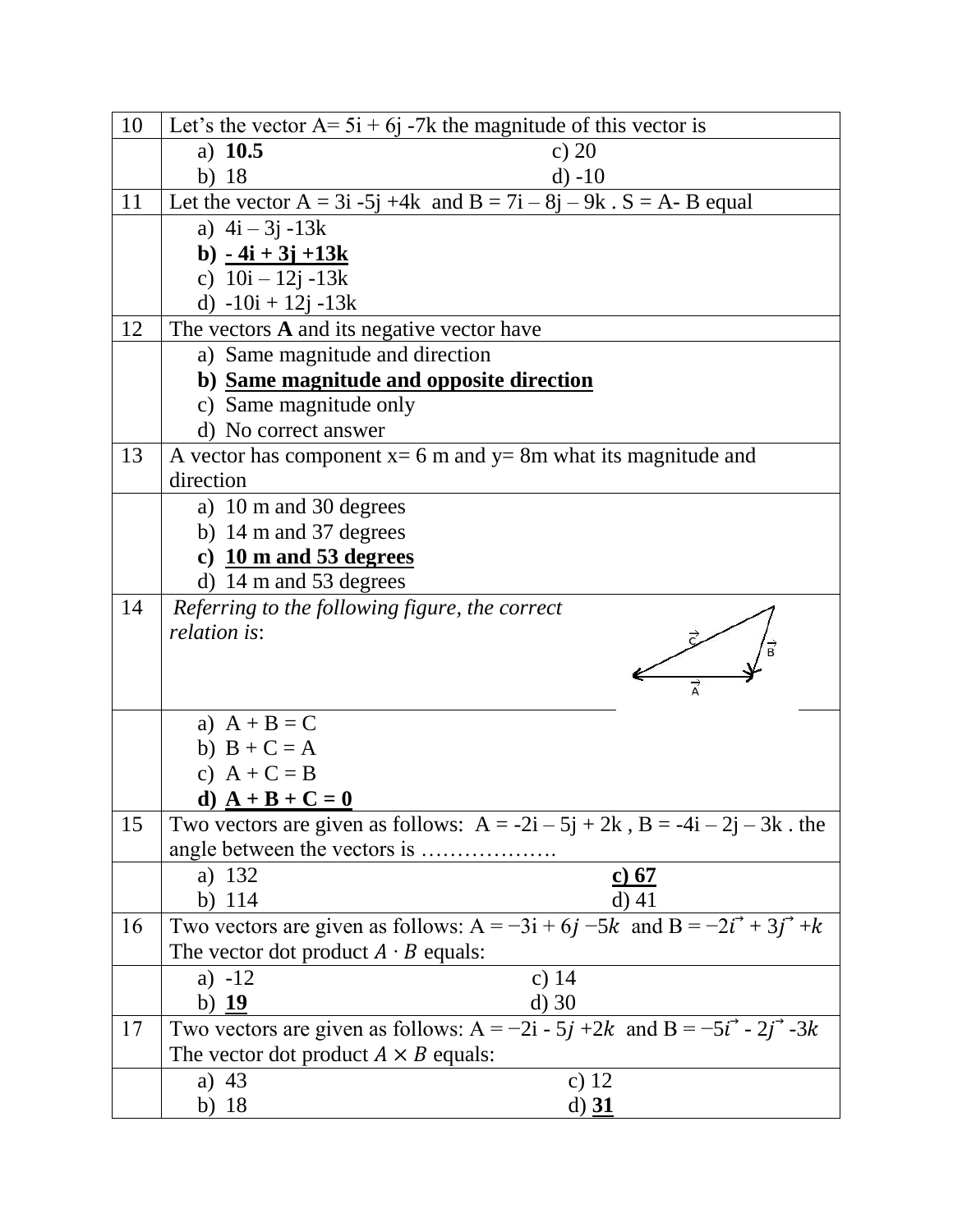| 18 | The magnitude of vector A is 6m and vector $B = 2i + j$ (m). If the angle ( $\theta$ ) |                                                                                                    |  |
|----|----------------------------------------------------------------------------------------|----------------------------------------------------------------------------------------------------|--|
|    | between them is 30 their scalar product $(A, B)$ is:                                   |                                                                                                    |  |
|    | a) $16.4m^2$                                                                           | c) $11.6m^2$                                                                                       |  |
|    | b) $2.24m^2$                                                                           | d) $32.8m^2$                                                                                       |  |
| 19 |                                                                                        | Two vectors $A=x\hat{i}+6\hat{j}$ and $B=2\hat{i}+y\hat{j}$ . The values of x and y satisfying the |  |
|    | relation $A + B = 4i + j$ are:                                                         |                                                                                                    |  |
|    | a) $(-1,-2)$                                                                           | c) $(1,-4)$                                                                                        |  |
|    | b) $(2,-5)$                                                                            | d) $(0,-3)$                                                                                        |  |
| 20 |                                                                                        | If two vectors have same magnitude and are parallel to each other, then                            |  |
|    | they are said to be                                                                    |                                                                                                    |  |
|    | a) Same                                                                                | c) negative                                                                                        |  |
|    | b) Different                                                                           | d) equal                                                                                           |  |
| 21 | Position vector r of point $A(3,4,5)$ is                                               |                                                                                                    |  |
|    | a) $7.07$                                                                              | c) 8.18                                                                                            |  |
|    | b) $3.21$                                                                              | d) 6.54                                                                                            |  |
| 22 | Scalar product of two vectors is also known as                                         |                                                                                                    |  |
|    | a) vector product                                                                      | c) point product                                                                                   |  |
|    | b) dot product                                                                         | d) both a and b                                                                                    |  |
| 23 | Unit vectors are normally used to represent other vector's                             |                                                                                                    |  |
|    | a) place                                                                               | c) velocity                                                                                        |  |
|    | b) direction                                                                           | d) magnitude                                                                                       |  |
| 24 | Dot product of A.B with angle 0 would produce results equal to                         |                                                                                                    |  |
|    | $a)$ A                                                                                 | <u>c) A B</u>                                                                                      |  |
|    | $b)$ B                                                                                 | d) zero                                                                                            |  |
| 25 | Cross product of two same vectors is equal to                                          |                                                                                                    |  |
|    | a) Zero                                                                                | $c)$ i                                                                                             |  |
|    | b) 1                                                                                   | $d)$ j                                                                                             |  |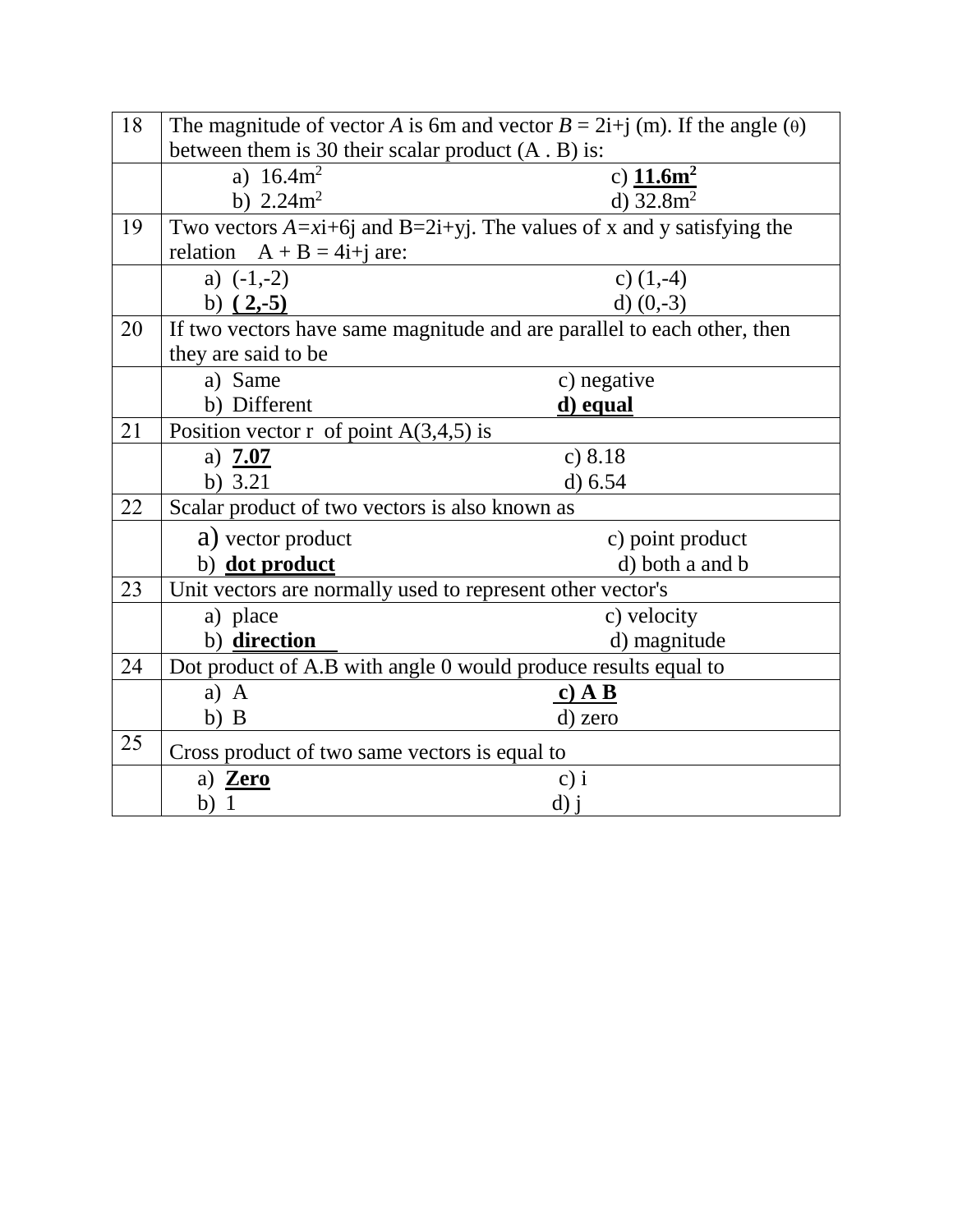## **Solved the questions:**

**[1] Three vectors are given by A=6i, B=9***j***, and C=(3***i***+4***j***).**

**(a) Find the magnitude and direction of the resultant vector.** 

**(b) What vector must be added to these three to make the resultant vector zero?**

**A=6i, B=9j C=(-3i+4j)**

The resultant vector is  $A + B + C = 3i + 13j$ 

**The Magnitude of the resultant vector is 13.34 units**

The direction is 77<sup>°</sup> with respect to the positive x-axis

**(b) The vector must be added to these three to make the resultant vector zero is**

**-3i - 13j**

**[2] A particle moves from a point in the** *xy* **plane having cartesian coordinates (-3.00, -5.00) m to a point with coordinates (-1.00, 8.00) m.**

**(a) Write vector expressions for the position vectors in unitvector form for these two points.** 

**(b) What is the displacement vector?**

**The vector position for the first point (-3,-5)m is**

 $A = -3i -5j$ 

**The vector position for the first point (-1,8)m is**

**B = -i + 8j**

**(b) The displacement vector is**

 $B - A = 2i + 3j$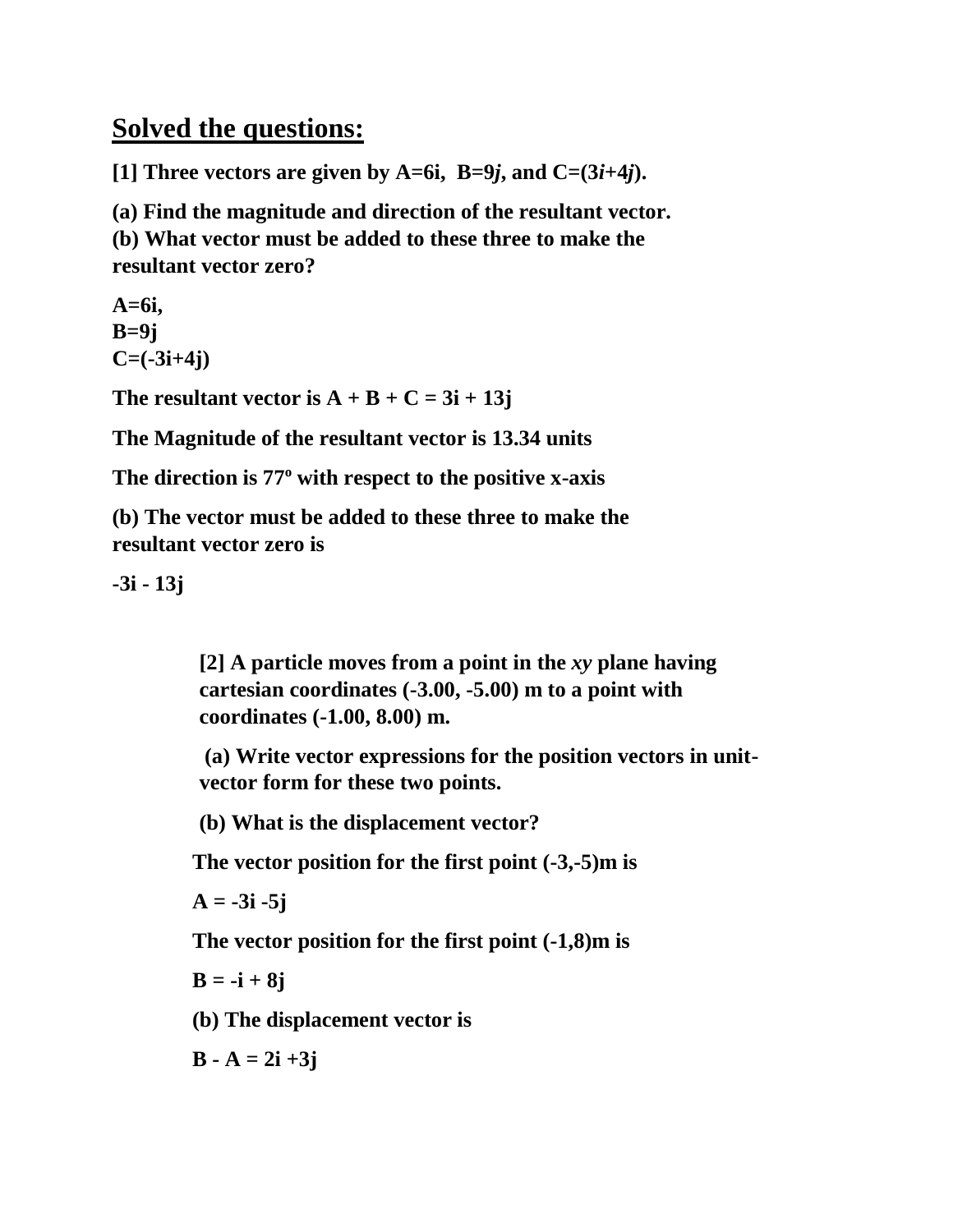**[3] Two vectors are given by A= 4i+3j and B= -i+3j. Find (a) A.B and (b) the angle between A and B. (a)**   $A.B = A_xB_x + A_yB_y$  $A.B = -4 + 9 = 5$  units **(b) cos θ = A.B/AB = 1/3.16**  $\theta$  = 71.6<sup>o</sup>

**[4] Vector A has a magnitude of 5 units, and B has a <sup>o</sup> magnitude of 9 units. The two vectors make an angle of 50 with each other. Find A.B**

 $A.B = A B cos \theta$  $A.B = 5 x 9 cos 50° = 28.9$  unit

[5] For the three vectors  $A=3i+j-k$ ,  $B=-i+2j+5k$ , and  $C=2j-5k$ **3k, find C.(A-B)**

**A - B = 4i -j -6k**  $C = 2j - 3k$  $C(A-B) = 0 -2 + 16 = 14$  unit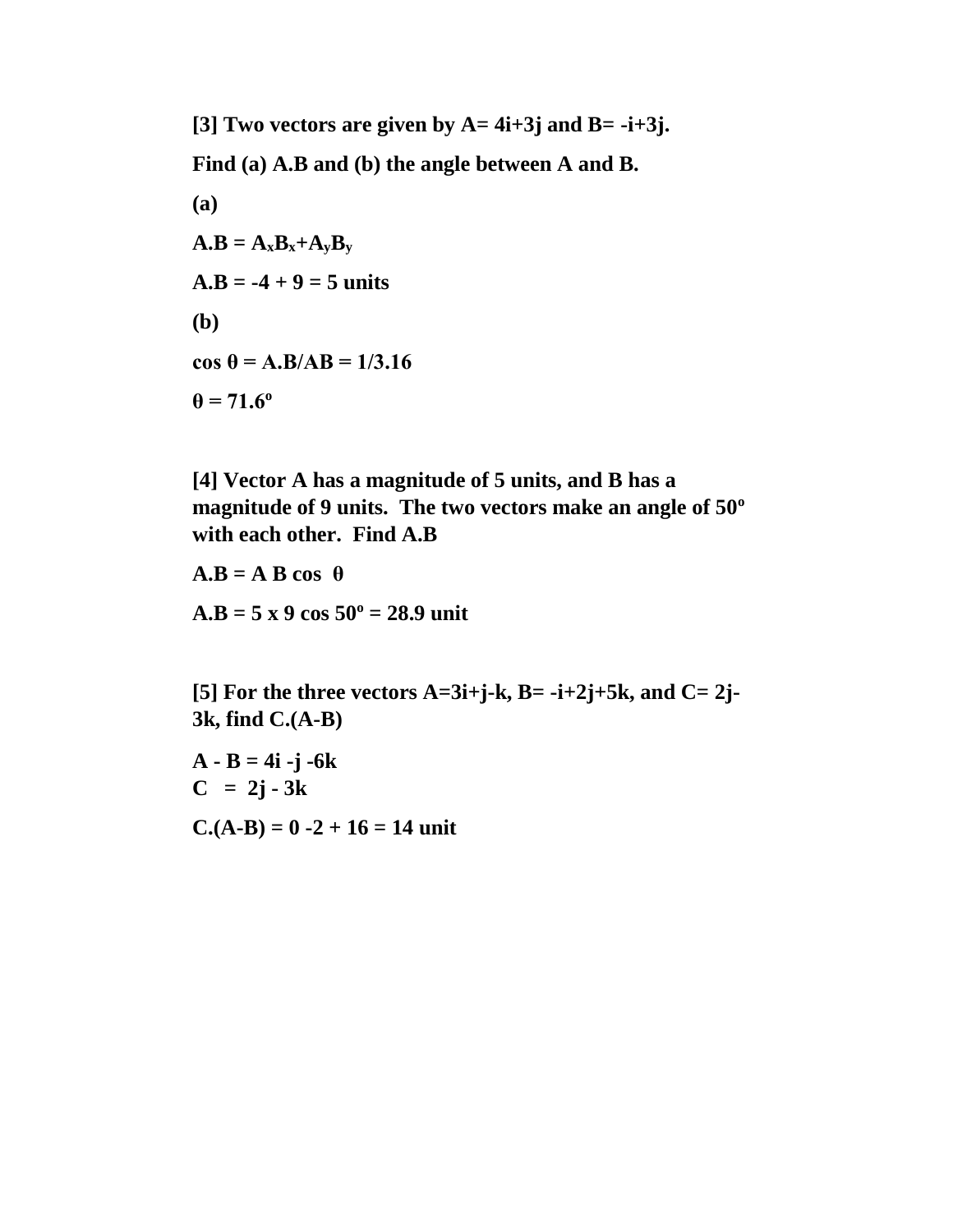**[6] The scalar product of vectors A and B is 6 units. The magnitude of each vector is 4 units. Find the angle between the vectors.**

 $A.B = 6$  units  $A = B = 4$  units **cos θ = 6/16**  $\theta = 67.9$ <sup>o</sup>

[7] The polar coordinates of a point are  $r = 5.5$ m and  $q =$ **. What are the cartisian coordinates of this point? <sup>o</sup> 240**

$$
x = r \cos q = 5.5 \times \cos 240^{\circ} = -2.75 \text{ m}
$$
  
 $y = r \sin q = 5.5 \times \sin 240^{\circ} = -4.76 \text{ m}$ 

**[8] A point in the** *xy* **plane has cartesian coordinates (-3.00, 5.00) m. What are the polar coordinates of this point?** 

**المراد من السؤال هو التحويل من االحداثيات الكارتيزية إلى القطبية.**  $r = \sqrt{9 + 25} = 5.8m$ <br>T<br> $\theta = \tan^{-1} \frac{5}{-3} = -59^{\circ}$ 

**-59 with respect to the negative x-axis**

 $\theta = 121^{\circ}$  with respect to the positive x-axis

 $(-3,5)$ m =  $(5.8m, 121^\circ)$